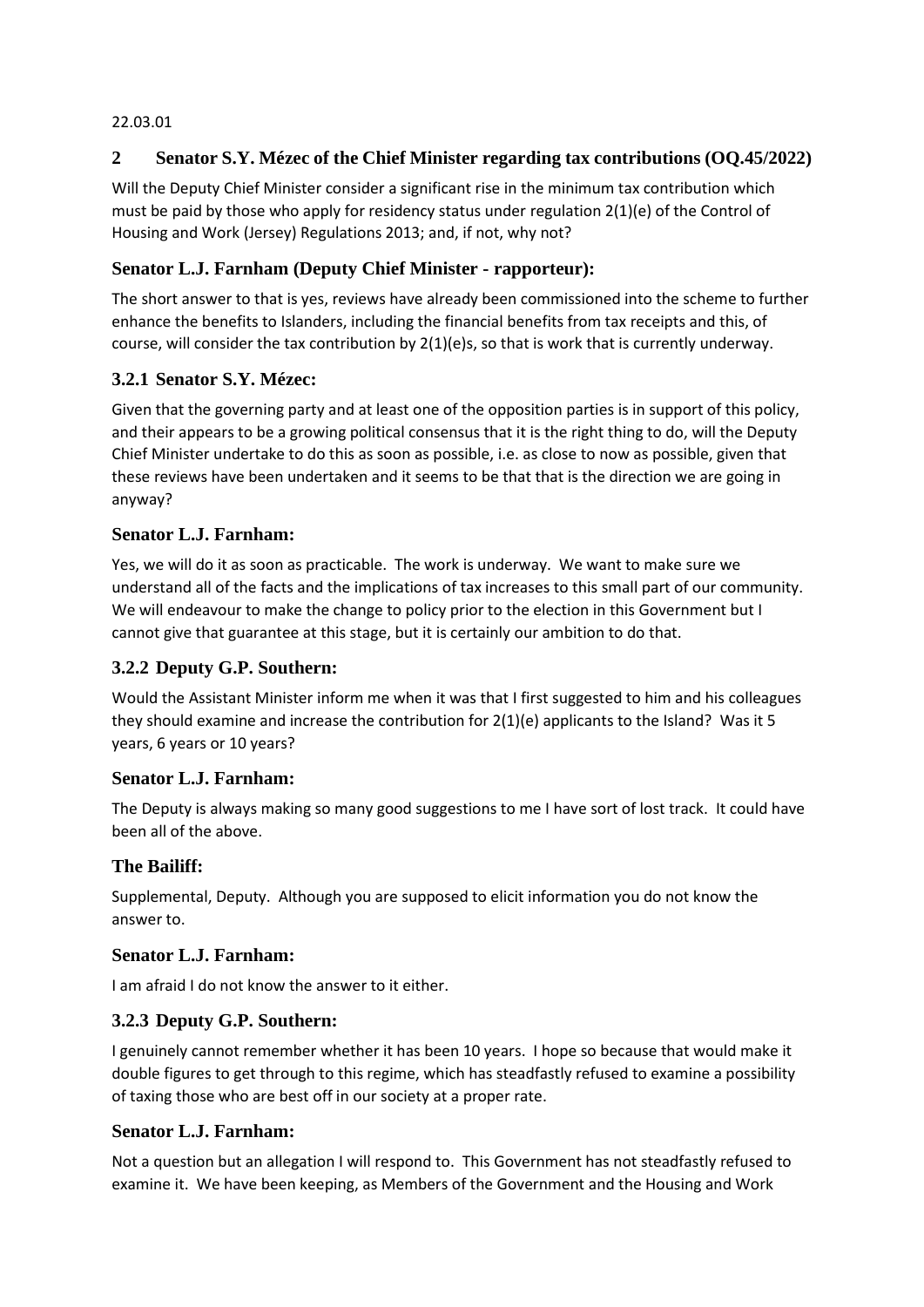Advisory Group will know, and Senator Mézec was a member of that group for 3 years when he was Minister for Housing, we keep policy under constant review. As I said in the answer to the original question, it is a work in progress. It is something we are keen to act upon sooner rather than later.

[10:00]

# **3.2.4 Deputy R.J. Ward:**

Can the Minister also commit to reviewing the somewhat varied deals that have developed over the years for our 2(1)(e) residents because it has been clear from previous questions that not all 2(1)(e) residents are on the same tax regime. That equalisation or fairness of a regime surely is something that the Minister would promote.

## **Senator L.J. Farnham:**

That is a straightforward question but not a straightforward answer. We have been granting entitled status to Islanders for many decades previously under the 1(1)(k) scheme and before that I am afraid I cannot remember how it was done. But of course when we do bring in new policy it is very difficult to make that retrospective. So when we do bring in new policy it is likely to apply from that day to new entrants to our Island rather than making it retrospective.

# **3.2.5 Deputy R.J. Ward:**

I would like to ask the Minister how he would respond to nurses, care workers, teachers, civil servants, those working in services who might say to him: "Actually you are changing my tax regime, I think I will stay on the old one"? Is that going to be an option for those majority of working people paying tax on this Island or is it one deal for one and one deal for the rest?

## **Senator L.J. Farnham:**

I do not think this Assembly, that I can remember, partakes in introducing new legislation and makes it retrospective tax rates - in fact I am trying to think of an example - but our 20 per cent tax rate has stayed the same for as far as I can remember. If we were to change the 20 per cent tax rate I am sure that would apply to all sections of the community and 2(1)(e)s, but the rules around 2(1)(e)s are based upon that 20 per cent rate.

## **3.2.6 Deputy D. Johnson of St. Mary:**

When the Minister considers the review into a possible increase in the contribution will he also extend that review into exploring the present mechanisms by which  $1(1)(e)$ s are able to buy other properties and develop them, which it is alleged, to skew the market?

## **Senator L.J. Farnham:**

Yes, I can confirm that is all part of the review we are carrying out. As well as tax increases or changes to the tax contribution, it is also looking at how we could perhaps formalise a little more how 2(1)(e)s invest in the local community, philanthropic efforts, and get a far better understanding given the current circumstances of how this is impacting upon the housing market.

## **3.2.7 Senator S.C. Ferguson:**

Is the tax arrangement for 2(1)(e)s not in the nature of a contract and therefore under different rules to normal taxation for the general public?

## **Senator L.J. Farnham:**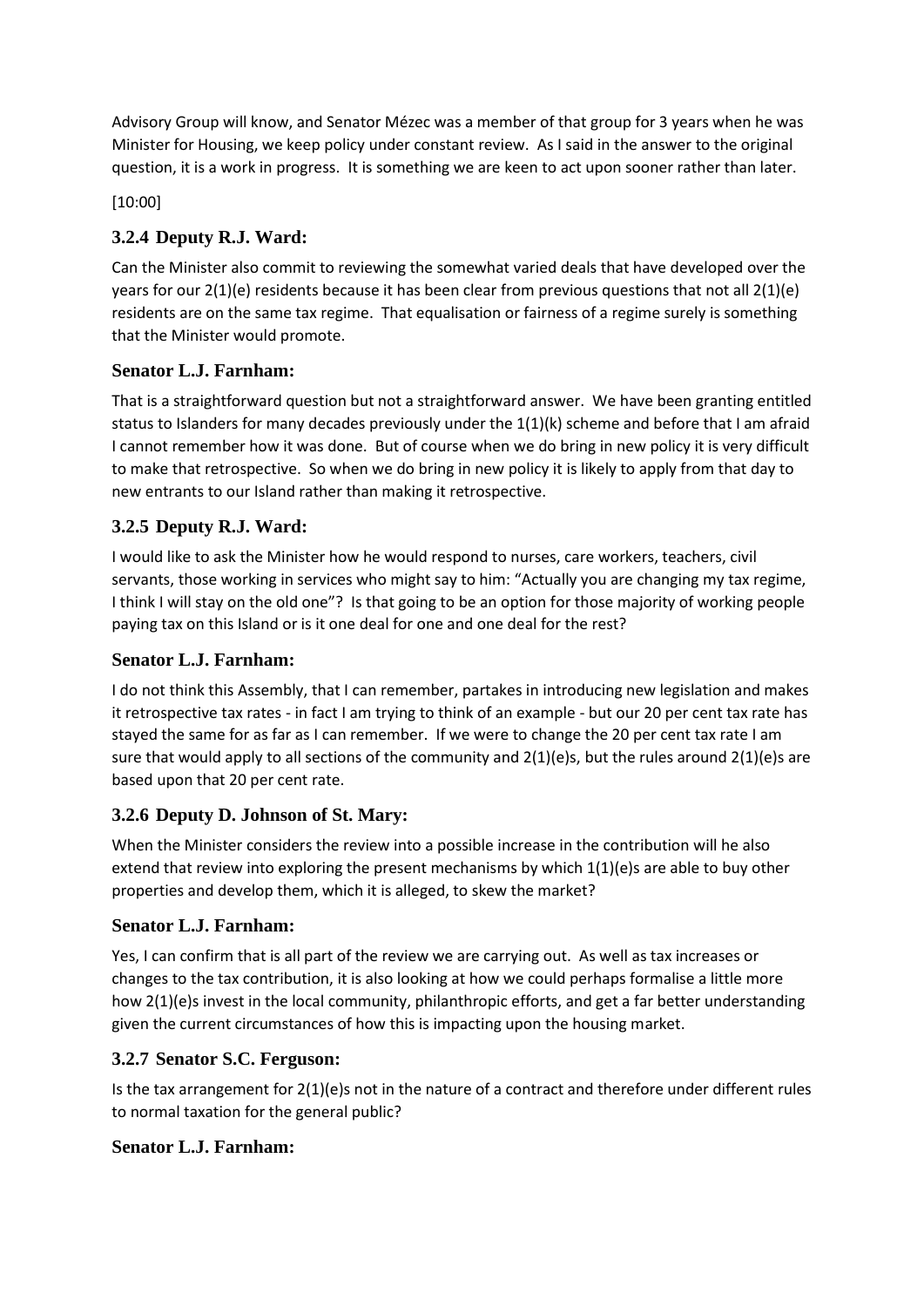I would probably have to seek advice on that. My understanding is that it would not be a contract as such. Again, I would have to take advice, and I will do that and respond to the Senator.

## **3.2.8 Senator S.C. Ferguson:**

It is my understanding that the 2(1)(e)s do regard it in the light of being a contract arranged with them at the time of them coming to the Island so perhaps he ought to look at it rather more closely than this casual: "Oh well, they are the usual tax arrangements." Does the Minister not agree with me?

#### **Senator L.J. Farnham:**

I think one might use the description of a contract but nevertheless tax arrangements for individuals are exactly that. They are arrangements. I would require the Attorney General or the Solicitor General to perhaps comment whether they would be a contract or an arrangement. I am afraid I could not say.

#### **The Bailiff:**

I am afraid there is no facility for law officers to intervene in question time.

#### **3.2.9 Deputy M.R. Higgins of St. Helier:**

Just following up on something that the Senator said. He mentioned that the 2(1)(e)s are expected to make contributions to the Island in other ways other than tax through charitable donations and so on. Will he tell us how that is actually measured because I believe some are very generous and some are very ... I am not sure of the term is parsimonious, but very reluctant to part with their money.

#### **Senator L.J. Farnham:**

We do not keep an official register or measurement of the very generous contributions from members of the community. Not just the high-net-worth community but we know we live in a generous community and we are starting to see that spirit now emerge with the current crisis. The short answer is no but we all do know, and the Deputy knows as well from his work with the air display, that we all benefit from the generosity of 2(1)(e)s but we do not keep an official measurement of who gives what and when.

#### **3.2.10 Deputy M.R. Higgins:**

In that case, would the Minister not accept then that to use the argument that they are very generous to charities should not be used as an argument in their favour because we just do not know whether they are nor not?

#### **Senator L.J. Farnham:**

We do know that they are because there is anecdotal evidence that they give considerable amounts. I am aware of a number of significant philanthropic donations to the Island, which it would not be right to give details in public because many of them would like their privacy and make these donations anonymously. We do know the community receives significant benefits but we are not able to publish the full detail of that. Quite rightly, I think at this stage.

#### **3.2.11 Senator S.Y. Mézec:**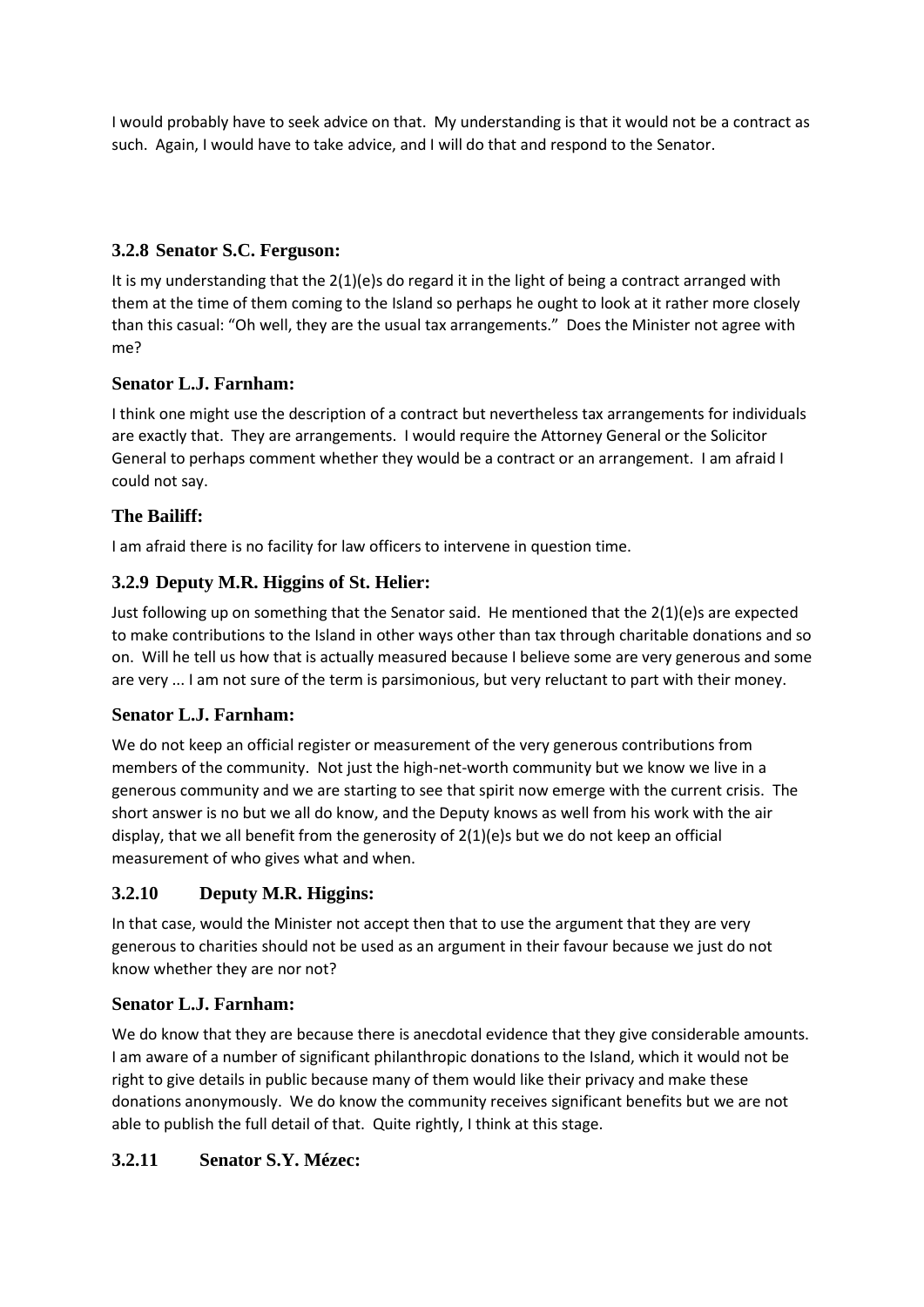The Deputy Chief Minister in one of his answers referenced my role on the Housing and Work Advisory Group for a few years. Could the Deputy Chief Minister, who is chair of that group, confirm whether or not the minutes from the meetings of that group confirm that I opposed every single application for 2(1)(e) status during my time on that committee on the basis that their minimum tax contribution was not enough, and would he further indicate when the minutes from that committee indicate that its members concluded that I was right all along and what dates they want to see this policy change?

## **Senator L.J. Farnham:**

I remember well the Senator, more on a point of principle, objected to every single 2(1)(e) application without consideration whatsoever. But I respect his decisions. He made that on a point of principle. I am afraid I cannot recall all the minutes to hand. I am sure they reflect accurately the actions and words of our meetings. I am afraid I forgot the last part of the question.

### **Senator S.Y. Mézec:**

By what date the Housing and Work Advisory group, or whichever body is responsible for this, would want to see this policy enacted. He said that he hopes it is before the election but why can he not be clearer about that time commitment and put a date on it?

### **Senator L.J. Farnham:**

I cannot be clear about the exact time because of the nature of the reviews that are currently undertaken but I can confirm every current member of the Housing and Work Advisory Group are keen to see this progressed.

### **The Bailiff:**

We come now to question 4 that Deputy Southern will ask ...

## **Deputy J.A. Martin of St. Helier:**

Sir, can I have a ruling on this question before he asks it?

#### **The Bailiff:**

The question is finished, Deputy Martin.

#### **Deputy J.A. Martin:**

No, not that question. The question that is coming up.

#### **The Bailiff:**

The question that is coming up; is it a point of order?

#### **Deputy J.A. Martin:**

I think it is, Sir. So last Monday Deputy Southern put in a written question to all my officers asking to gather some evidence and figures over 10 years. On Thursday he put in an oral question saying: "In light of the figures revealed in the response to the Written Question 75", blah blah. I only signed that question off yesterday after all those figures were gathered together. Either the Deputy has got a crystal ball or he knew the answer and is wasting my officers' time. Can I have a ruling please?

#### **The Bailiff:**

I do not think that is a matter from which the Chair can properly rule. I understand the point that you are making of course but it is perfectly reasonable I think for a Member to put an oral question